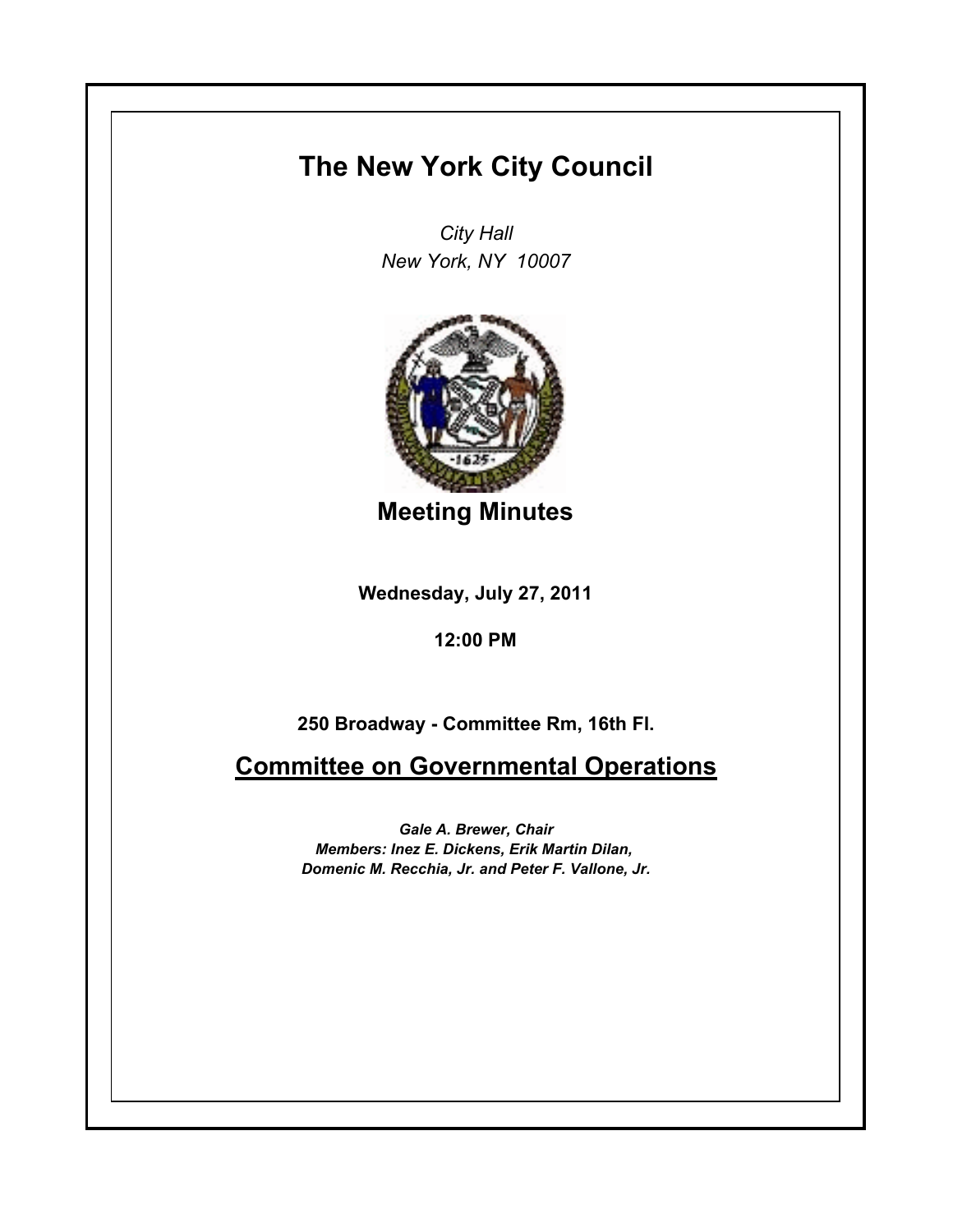| <b>Roll Call</b>                                                                 |                                                                                                                                                                                                                                    |                                                                                                                                                                                                        |  |  |
|----------------------------------------------------------------------------------|------------------------------------------------------------------------------------------------------------------------------------------------------------------------------------------------------------------------------------|--------------------------------------------------------------------------------------------------------------------------------------------------------------------------------------------------------|--|--|
|                                                                                  | <b>Present:</b>                                                                                                                                                                                                                    |                                                                                                                                                                                                        |  |  |
|                                                                                  | Brewer, Dickens and Vallone Jr.                                                                                                                                                                                                    |                                                                                                                                                                                                        |  |  |
|                                                                                  | <b>Absent:</b>                                                                                                                                                                                                                     |                                                                                                                                                                                                        |  |  |
|                                                                                  |                                                                                                                                                                                                                                    | Dilan and Recchia Jr.                                                                                                                                                                                  |  |  |
| Int 0248-2010                                                                    |                                                                                                                                                                                                                                    |                                                                                                                                                                                                        |  |  |
|                                                                                  | A Local Law to amend the administrative code of the city of New<br>York, in relation to establishing reporting requirements for the<br>department of citywide administrative services on the status of<br>city-owned real property |                                                                                                                                                                                                        |  |  |
|                                                                                  |                                                                                                                                                                                                                                    |                                                                                                                                                                                                        |  |  |
|                                                                                  |                                                                                                                                                                                                                                    |                                                                                                                                                                                                        |  |  |
|                                                                                  |                                                                                                                                                                                                                                    |                                                                                                                                                                                                        |  |  |
|                                                                                  | <u> Attachments:</u>                                                                                                                                                                                                               | Int. No. 248 - 5/25/10, Proposed Int. No. 248-A - 6/16/11, Committee<br>Report 6/16/11, Hearing Testimony 6/16/11, Hearing Transcript 6/16/11,<br>Committee Report 7/27/11, Hearing Transcript 7/27/11 |  |  |
|                                                                                  | Proposed Int. No. 248-A                                                                                                                                                                                                            |                                                                                                                                                                                                        |  |  |
|                                                                                  |                                                                                                                                                                                                                                    | This Introduction was Hearing Held by Committee                                                                                                                                                        |  |  |
|                                                                                  | <b>Attachments:</b>                                                                                                                                                                                                                | Int. No. 248 - 5/25/10, Proposed Int. No. 248-A - 6/16/11, Committee<br>Report 6/16/11, Hearing Testimony 6/16/11, Hearing Transcript 6/16/11,<br>Committee Report 7/27/11, Hearing Transcript 7/27/11 |  |  |
|                                                                                  | This Introduction was Amendment Proposed by Comm                                                                                                                                                                                   |                                                                                                                                                                                                        |  |  |
|                                                                                  | <u> Attachments:</u>                                                                                                                                                                                                               | Int. No. 248 - 5/25/10, Proposed Int. No. 248-A - 6/16/11, Committee<br>Report 6/16/11, Hearing Testimony 6/16/11, Hearing Transcript 6/16/11,<br>Committee Report 7/27/11, Hearing Transcript 7/27/11 |  |  |
|                                                                                  |                                                                                                                                                                                                                                    | This Introduction was Amended by Committee                                                                                                                                                             |  |  |
|                                                                                  |                                                                                                                                                                                                                                    |                                                                                                                                                                                                        |  |  |
| Int 0248-2010<br>A Local Law to amend the administrative code of the city of New |                                                                                                                                                                                                                                    |                                                                                                                                                                                                        |  |  |
| York, in relation to establishing reporting requirements for the                 |                                                                                                                                                                                                                                    |                                                                                                                                                                                                        |  |  |
| department of citywide administrative services on the status of                  |                                                                                                                                                                                                                                    |                                                                                                                                                                                                        |  |  |
| city-owned real property                                                         |                                                                                                                                                                                                                                    |                                                                                                                                                                                                        |  |  |
|                                                                                  | <u> Attachments:</u>                                                                                                                                                                                                               | Int. No. 248 - 5/25/10, Proposed Int. No. 248-A - 6/16/11, Committee<br>Report 6/16/11, Hearing Testimony 6/16/11, Hearing Transcript 6/16/11,<br>Committee Report 7/27/11, Hearing Transcript 7/27/11 |  |  |
|                                                                                  | by Roll Call.                                                                                                                                                                                                                      | A motion was made that this Introduction be Approved by Committee approved                                                                                                                             |  |  |
| Affirmative: 3 -                                                                 |                                                                                                                                                                                                                                    |                                                                                                                                                                                                        |  |  |
|                                                                                  |                                                                                                                                                                                                                                    | Brewer, Dickens and Vallone Jr.                                                                                                                                                                        |  |  |
|                                                                                  | Absent: 2 -                                                                                                                                                                                                                        |                                                                                                                                                                                                        |  |  |
|                                                                                  |                                                                                                                                                                                                                                    | Dilan and Recchia Jr.                                                                                                                                                                                  |  |  |